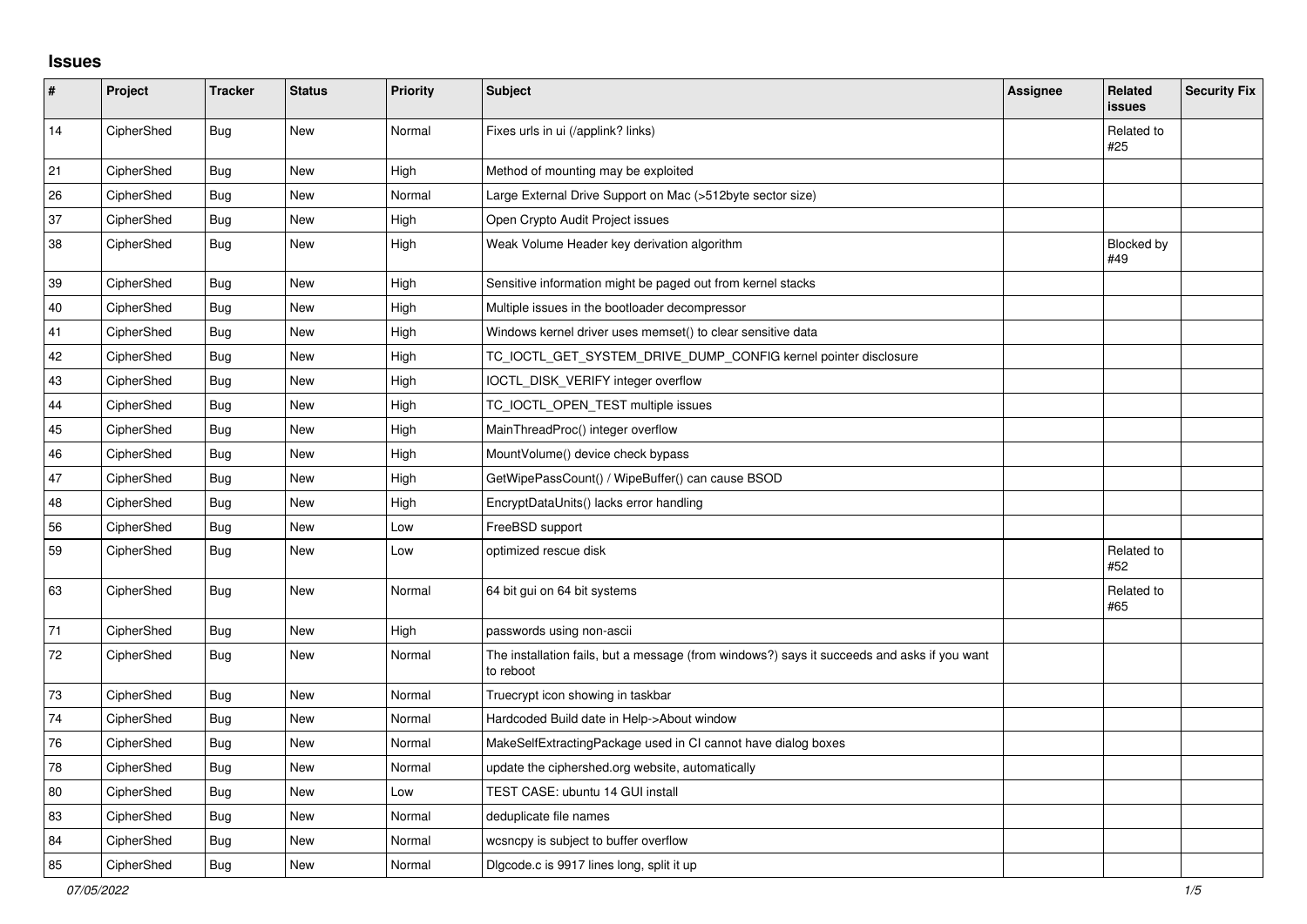| #      | Project    | <b>Tracker</b> | <b>Status</b> | <b>Priority</b> | Subject                                                                                                                                    | <b>Assignee</b> | Related<br><b>issues</b> | <b>Security Fix</b> |
|--------|------------|----------------|---------------|-----------------|--------------------------------------------------------------------------------------------------------------------------------------------|-----------------|--------------------------|---------------------|
| 88     | CipherShed | Bug            | New           | Normal          | smart card support for containers                                                                                                          |                 |                          |                     |
| 94     | CipherShed | <b>Bug</b>     | New           | High            | CipherShed Volume Creation Wizard: Encryption of Host Protected Area":"Encryption of Host<br>Protected Area" class #32770 not initialized? |                 |                          |                     |
| 95     | CipherShed | Bug            | <b>New</b>    | Normal          | Platform/SystemException.h and Common/Exception.h define the same class/struct                                                             |                 |                          |                     |
| 116    | CipherShed | <b>Bug</b>     | New           | Normal          | create an option for private/global volume mounting                                                                                        |                 |                          |                     |
| 108    | CipherShed | <b>Bug</b>     | New           | Urgent          | Open Crypto Audit Project TrueCrypt CS-TC-2 - AES implementation susceptible to<br>cache-timing attacks                                    |                 |                          |                     |
| 118    | CipherShed | <b>Bug</b>     | New           | Normal          | upgrading truecrpyt fails if truecrypt is pinned to the taskbar                                                                            |                 |                          |                     |
| 107    | CipherShed | <b>Bug</b>     | New           | Immediate       | Open Crypto Audit Project TrueCrypt CS-TC-1 - CryptAcquireContext may silently fail in<br>unusual scenarios                                |                 |                          |                     |
| 109    | CipherShed | <b>Bug</b>     | <b>New</b>    | High            | Open Crypto Audit Project TrueCrypt CS-TC-3 - Keyfile mixing is not cryptographically sound                                                |                 |                          |                     |
| 110    | CipherShed | Bug            | <b>New</b>    | High            | Open Crypto Audit Project TrueCrypt CS-TC-4 - Unauthenticated ciphertext in volume<br>headers                                              |                 |                          |                     |
| 123    | CipherShed | <b>Bug</b>     | New           | Normal          | losetup anomaly with OpenSUSE 13.1                                                                                                         |                 |                          |                     |
| $30\,$ | CipherShed | Bug            | Resolved      | Normal          | Allowed character description is wrong                                                                                                     |                 | Related to<br>#31        |                     |
| 27     | CipherShed | <b>Bug</b>     | Resolved      | High            | Audit of 04af5c7 - Buffer Overflow: sprintf                                                                                                |                 |                          |                     |
| 28     | CipherShed | <b>Bug</b>     | Resolved      | Normal          | Audit of 04af5c7 - Buffer Overflow: strcat                                                                                                 |                 |                          |                     |
| 49     | CipherShed | Bug            | Resolved      | High            | use a unit testing framework                                                                                                               |                 | Blocks #38               |                     |
| 77     | CipherShed | Bug            | Resolved      | High            | boot loader is too big, regression on ff4d0578aff9269fdb654a213c850ce576fafd0a                                                             |                 |                          |                     |
| 86     | CipherShed | <b>Bug</b>     | Resolved      | Normal          | Make ciphershed window titlebars different                                                                                                 |                 |                          |                     |
| 101    | CipherShed | <b>Bug</b>     | Resolved      | Normal          | boot loader password prompt takes 100% cpu in VM                                                                                           |                 |                          |                     |
| 105    | CipherShed | <b>Bug</b>     | Resolved      | Low             | Debian Jessie Complication Error: wx3.0                                                                                                    |                 |                          |                     |
| 112    | CipherShed | Bug            | Resolved      | Normal          | uninstall on windows does not list version info                                                                                            |                 |                          |                     |
| 113    | CipherShed | Bug            | Resolved      | Normal          | remove the donate screen from the installer                                                                                                |                 |                          |                     |
| 117    | CipherShed | <b>Bug</b>     | Resolved      | High            | Failure to function when compiled with GCC 5                                                                                               |                 |                          |                     |
| 125    | CipherShed | <b>Bug</b>     | Resolved      | Normal          | Makefile for bootloader fails on case sensitive filesystem                                                                                 |                 |                          |                     |
| 104    | CipherShed | <b>Bug</b>     | Resolved      | Low             | wxgtk 2.9, CommandLineInterface, ambiguous overloaded function calls                                                                       |                 |                          |                     |
| 126    | CipherShed | Bug            | Resolved      | Normal          | VS launcher breaks if using multiple VS and the default is not the one for CS                                                              |                 |                          |                     |
| 115    | CipherShed | <b>Bug</b>     | Resolved      | High            | fails to build on stretch due to overloaded constructors                                                                                   |                 |                          |                     |
| 31     | CipherShed | <b>Bug</b>     | New           | Normal          | there is duplicate code for password character checking                                                                                    | Jason Pyeron    | Related to<br>#30        |                     |
| 22     | CipherShed | <b>Bug</b>     | In Progress   | High            | Change name of software for "1.0" release.                                                                                                 | Jason Pyeron    |                          |                     |
| 51     | CipherShed | <b>Bug</b>     | In Progress   | Normal          | <b>GUID Partition Table (GPT)</b>                                                                                                          | Jason Pyeron    | Related to<br>#55        |                     |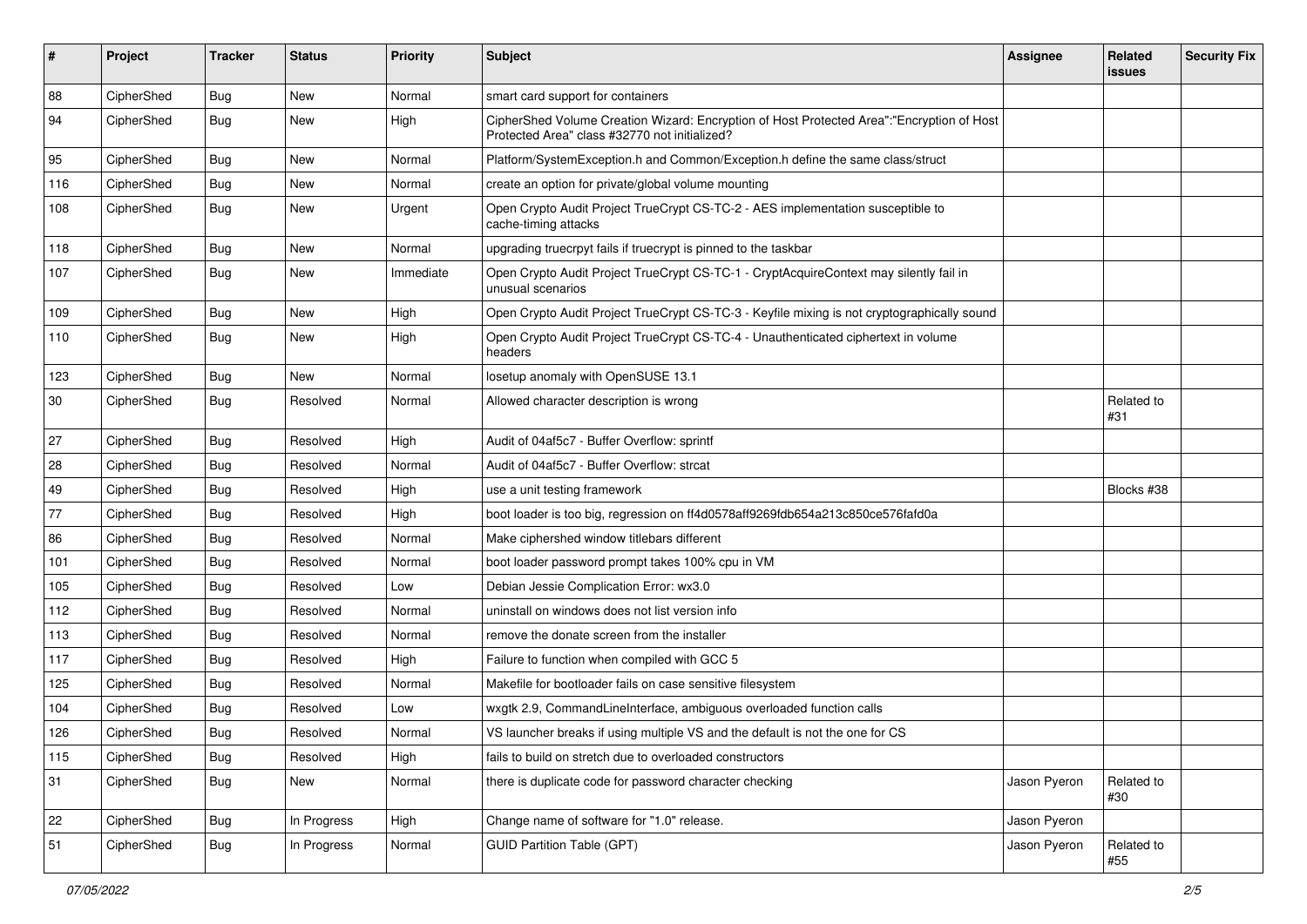| #   | Project    | <b>Tracker</b> | <b>Status</b> | <b>Priority</b> | <b>Subject</b>                                                      | Assignee      | <b>Related</b><br>issues | <b>Security Fix</b> |
|-----|------------|----------------|---------------|-----------------|---------------------------------------------------------------------|---------------|--------------------------|---------------------|
| 55  | CipherShed | Bug            | In Progress   | Normal          | Unified Extensible Firmware Interface (UEFI)                        | Jason Pyeron  | Related to<br>#51        |                     |
| 29  | CipherShed | <b>Bug</b>     | Resolved      | Normal          | Audit of 04af5c7 - Buffer Overflow: strcpy                          | Jason Pyeron  |                          |                     |
| 119 | CipherShed | <b>Bug</b>     | Resolved      | Immediate       | DLL side loading attack vulnerability                               | Jason Pyeron  |                          |                     |
| 127 | CipherShed | Bug            | Resolved      | Normal          | remove #if 0 code                                                   | Jason Pyeron  |                          |                     |
| 111 | CipherShed | <b>Bug</b>     | <b>New</b>    | Normal          | ui does not show free drives below c: e.g. A: or B:                 | Niklas Lemcke |                          |                     |
| 23  | CipherShed | <b>Bug</b>     | New           | Normal          | Windows 8 / 8.1 Fast Startup                                        | Rocki H       |                          |                     |
| 10  | CipherShed | Feature        | <b>New</b>    | Low             | Two-factor Pre-boot-authentication with USB stick and Password      |               |                          |                     |
| 11  | CipherShed | Feature        | New           | Low             | Cipher set enablement                                               |               |                          |                     |
| 32  | CipherShed | Feature        | New           | Normal          | truecrypt.ch ideas thread                                           |               |                          |                     |
| 33  | CipherShed | Feature        | <b>New</b>    | Normal          | windows comamnd line volume creation                                |               |                          |                     |
| 34  | CipherShed | Feature        | New           | Normal          | windows mount point support                                         |               | Related to<br>#60        |                     |
| 36  | CipherShed | Feature        | <b>New</b>    | Normal          | support multiple actors to open an encrypted volume                 |               |                          |                     |
| 50  | CipherShed | Feature        | New           | Normal          | Linux FDE                                                           |               | Related to<br>#5         |                     |
| 52  | CipherShed | Feature        | New           | Low             | recovery utility & tools                                            |               | Related to<br>#59        |                     |
| 53  | CipherShed | Feature        | New           | Low             | Portable / non-admin volume browser                                 |               |                          |                     |
| 54  | CipherShed | Feature        | New           | Low             | Self Destruct Password                                              |               |                          |                     |
| 57  | CipherShed | Feature        | New           | Normal          | Skein support                                                       |               |                          |                     |
| 58  | CipherShed | Feature        | <b>New</b>    | Low             | Tablet / Touch screen / non-keyboard boot support                   |               |                          |                     |
| 60  | CipherShed | Feature        | New           | Normal          | Enhanced UX - shell extension for container management              |               | Related to<br>#34        |                     |
| 61  | CipherShed | Feature        | New           | Normal          | optionally support TPM                                              |               |                          |                     |
| 62  | CipherShed | Feature        | New           | Normal          | Administrative Configuration for Enterprise IT                      |               |                          |                     |
| 65  | CipherShed | Feature        | New           | Normal          | pure 64 bit version for windows                                     |               | Related to<br>#63        |                     |
| 66  | CipherShed | Feature        | New           | Normal          | provide robust API for usermode interaction with kernel driver      |               |                          |                     |
| 67  | CipherShed | Feature        | New           | Normal          | print a backup                                                      |               |                          |                     |
| 69  | CipherShed | Feature        | New           | Low             | integration test: mounting and sharing volumes                      |               |                          |                     |
| 70  | CipherShed | Feature        | New           | Normal          | track git info in build                                             |               |                          |                     |
| 75  | CipherShed | Feature        | New           | Low             | code coverage - ConvertUTF.c                                        |               |                          |                     |
| 79  | CipherShed | Feature        | New           | Low             | document a list of file systems compatible with Hidden Volume usage |               |                          |                     |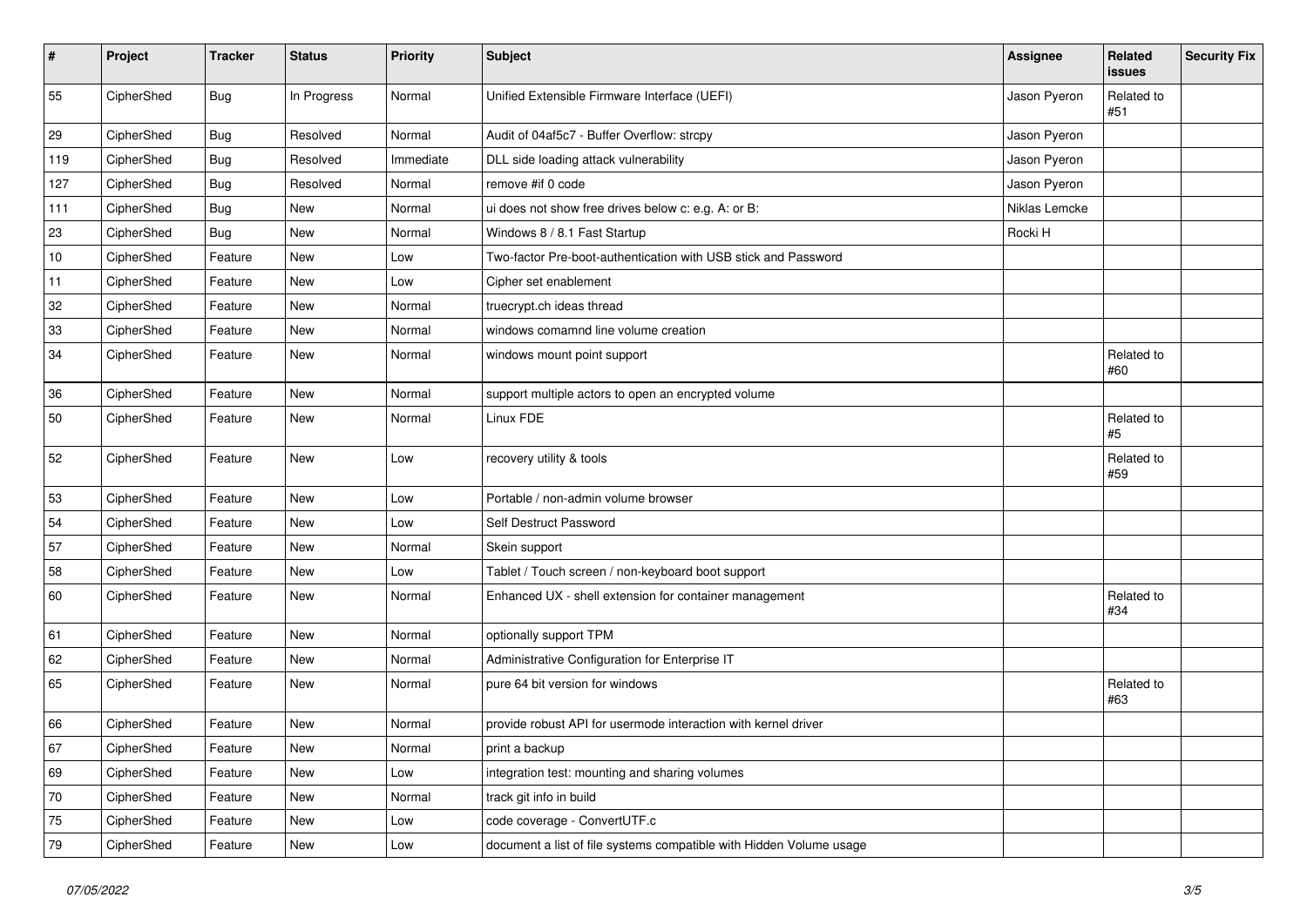| #              | Project    | <b>Tracker</b> | <b>Status</b> | <b>Priority</b> | <b>Subject</b>                                                                                | <b>Assignee</b> | Related<br><b>issues</b>                                  | <b>Security Fix</b> |
|----------------|------------|----------------|---------------|-----------------|-----------------------------------------------------------------------------------------------|-----------------|-----------------------------------------------------------|---------------------|
| 81             | CipherShed | Feature        | <b>New</b>    | Normal          | Decrypt System drive via commandline                                                          |                 |                                                           |                     |
| 82             | CipherShed | Feature        | New           | Normal          | add sparse file detection to non-windows versions                                             |                 |                                                           |                     |
| 87             | CipherShed | Feature        | New           | Low             | support multiple hidden volumes                                                               |                 |                                                           |                     |
| 89             | CipherShed | Feature        | New           | Normal          | Support the Common Criteria Collaborative Protection Profile for Full Disk Encryption         |                 |                                                           |                     |
| 90             | CipherShed | Feature        | New           | Normal          | cipher setting preference file                                                                |                 |                                                           |                     |
| 91             | CipherShed | Feature        | <b>New</b>    | Normal          | use linked libraries in kernel driver to isolate logical units and later support plugins      |                 |                                                           |                     |
| 92             | CipherShed | Feature        | New           | Normal          | allow change of cipher/key on encrypted container without decrypting                          |                 |                                                           |                     |
| 93             | CipherShed | Feature        | New           | Normal          | support "quick" encrypt for new media (especially flash/SSD)                                  |                 |                                                           |                     |
| 96             | CipherShed | Feature        | <b>New</b>    | Normal          | installer to incorporate a post-installation quick-start wizard                               |                 |                                                           |                     |
| 102            | CipherShed | Feature        | New           | Normal          | support for serial console in bootloader                                                      |                 |                                                           |                     |
| 99             | CipherShed | Feature        | New           | Normal          | Suggestion 3-Separate required and optional input parameters                                  |                 |                                                           |                     |
| 100            | CipherShed | Feature        | New           | Normal          | Suggestion 4-Display the consequences of an action immediately (Immediacy of<br>consequences) |                 |                                                           |                     |
| 121            | CipherShed | Feature        | New           | Normal          | Support "not" burning CD on encrypting disk operation                                         |                 | Related to<br>#68                                         |                     |
| 122            | CipherShed | Feature        | New           | Normal          | support key escrow                                                                            |                 | Related to<br>#68                                         |                     |
| 124            | CipherShed | Feature        | <b>New</b>    | Normal          | investigate switch to FUDforum from phpBB                                                     |                 |                                                           |                     |
| 35             | CipherShed | Feature        | Resolved      | High            | use Doxygen                                                                                   |                 |                                                           |                     |
| 97             | CipherShed | Feature        | New           | Normal          | Suggestion 1 - Do not use unknown terminology                                                 | Niklas Lemcke   |                                                           |                     |
| 98             | CipherShed | Feature        | New           | Normal          | Suggestion 2 - Do not misuse native UI controls                                               | Niklas Lemcke   |                                                           |                     |
| $\overline{2}$ | CipherShed | Task           | New           | Normal          | Upgrade installer to uninstall TrueCrypt                                                      |                 | Related to<br>#1, Related<br>to #13,<br>Related to<br>#16 |                     |
| 3              | CipherShed | Task           | New           | Normal          | Finish initial bitmaps and icons                                                              |                 |                                                           |                     |
| 8              | CipherShed | Task           | New           | Normal          | Get graphics artist to work on artwork, icons                                                 |                 |                                                           |                     |
| 17             | CipherShed | Task           | New           | Normal          | Create debian packaging                                                                       |                 |                                                           |                     |
| $18\,$         | CipherShed | Task           | New           | Normal          | Create rpm packaging                                                                          |                 |                                                           |                     |
| 19             | CipherShed | Task           | New           | Normal          | Create pkgbuild for arch                                                                      |                 |                                                           |                     |
| 20             | CipherShed | Task           | New           | Normal          | Create dmg for os x                                                                           |                 |                                                           |                     |
| 25             | CipherShed | Task           | New           | Normal          | Broken applinks                                                                               |                 | Related to<br>#14                                         |                     |
| 64             | CipherShed | Task           | New           | Normal          | Rewrite or remove LongReverse in Common/Dlgcode.c                                             |                 |                                                           |                     |